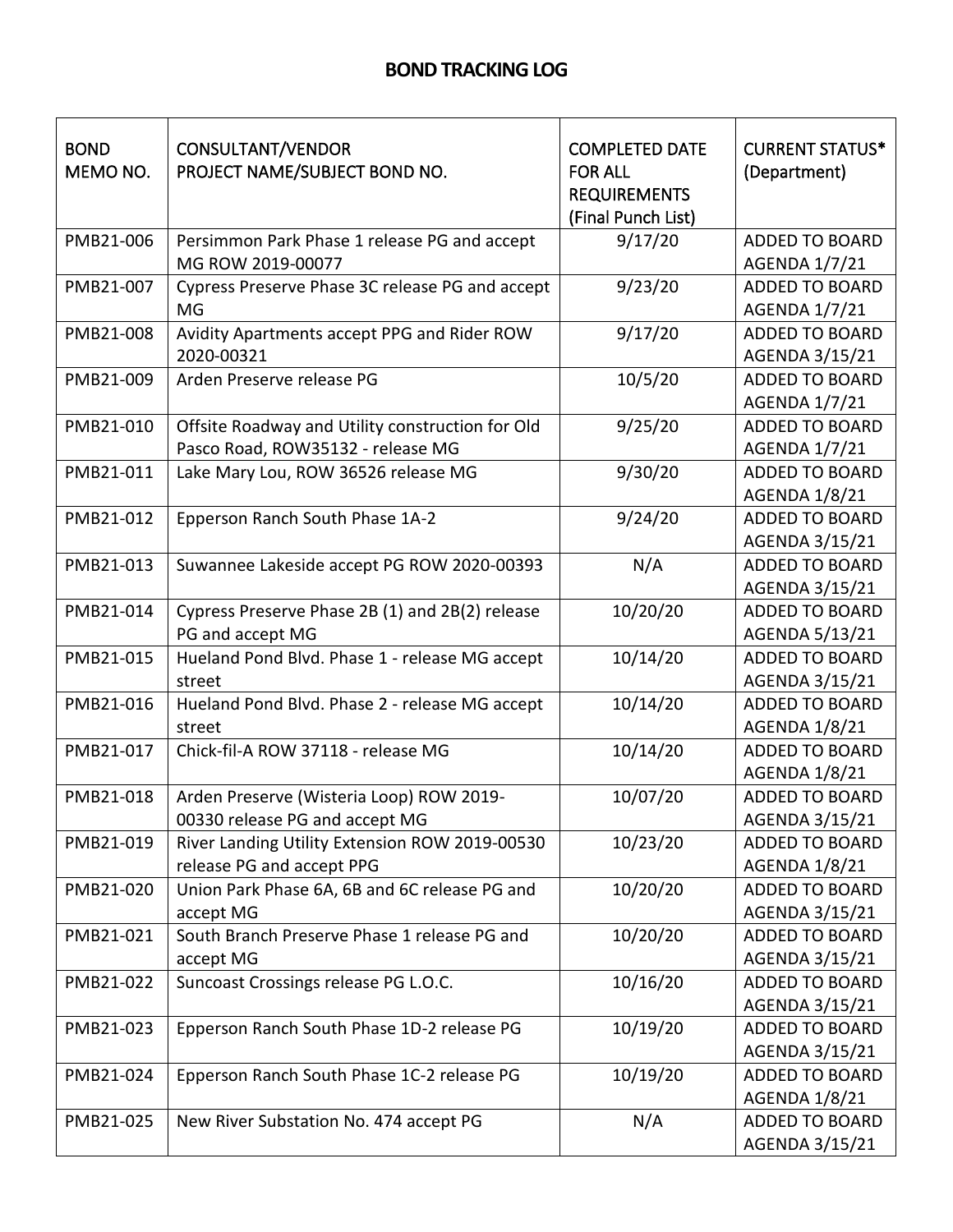| PMB21-026 | Madison St ROW Improvements accept PG ROW         | N/A      | <b>ADDED TO BOARD</b> |
|-----------|---------------------------------------------------|----------|-----------------------|
|           | 36779                                             |          | AGENDA 5/13/21        |
| PMB21-027 | Haymen Furentre EC ROW improvements accept        | N/A      | <b>ADDED TO BOARD</b> |
|           | PG ROW 2020-00646                                 |          | AGENDA 3/15/21        |
| PMB21-028 | Charleston at Wesley Chapel ROW                   | N/A      | <b>ADDED TO BOARD</b> |
|           | Improvements accept PG ROW 2020-00243             |          | AGENDA 3/15/21        |
| PMB21-029 | Lift Station No. 6 replacement FGUA Project No.   | N/A      | <b>ADDED TO BOARD</b> |
|           | PSP09 ROW Improvements accept PG ROW              |          | AGENDA 3/15/21        |
|           | 2020-00269                                        |          |                       |
| PMB21-030 | Avalon Park West Towncenter South - Phase 1       | 11/10/20 | <b>ADDED TO BOARD</b> |
|           | release PG and accept MG                          |          | AGENDA 3/15/21        |
| PMB21-031 | Ashton Oaks Subdivision Phases 1 and 2            | 11/19/20 | <b>ADDED TO BOARD</b> |
|           |                                                   |          | AGENDA 5/19/21        |
| PMB21-032 | CR 54 - Sierra Segment ROW 35400 RLS21-00158      | 11/24/20 | <b>ADDED TO BOARD</b> |
|           |                                                   |          | AGENDA 5/13/21        |
| PMB21-033 | SR 54 @ Bexley Village Dr. Signal and             | 11/25/20 | <b>ADDED TO BOARD</b> |
|           | Intersection Improvements                         |          | AGENDA 6/15/21        |
| PMB21-034 | Long Lake Ranch Village 2, Parcels C-1, C-2, D-1, | 12/04/20 | <b>ADDED TO BOARD</b> |
|           | and D-2                                           |          | AGENDA 6/15/21        |
| PMB21-035 | Long Lake Ranch Village 3, Parcel G               | 12/07/20 | <b>ADDED TO BOARD</b> |
|           |                                                   |          | AGENDA 5/13/21        |
| PMB21-036 | Long Lake Ranch Village 1B                        | 12/07/20 | <b>ADDED TO BOARD</b> |
|           |                                                   |          | AGENDA 5/13/21        |
| PMB21-037 | Long Lake Ranch Village 1A                        | 12/07/20 | <b>ADDED TO BOARD</b> |
|           |                                                   |          | AGENDA 6/15/21        |
| PMB21-038 | Wiregrass Ranch Blvd. Phase 3A accept MG          | 12/08/20 | <b>ADDED TO BOARD</b> |
|           | RLS21-00168                                       |          | AGENDA 5/13/21        |
| PMB21-039 | Curley Road Utilities Elam Road to Tyndall Road   | 12/10/20 | <b>ADDED TO BOARD</b> |
|           | ROW 2019-00343 release PG PENDING00004264         |          | AGENDA 5/13/21        |
| PMB21-040 | Morsani Phases 1-3 release MG                     | 12/15/20 | <b>ADDED TO BOARD</b> |
|           |                                                   |          | AGENDA 5/13/21        |
| PMB21-041 | 7 Eleven Starkey Ranch ROW 2020-00451 accept      | N/A      | <b>ADDED TO BOARD</b> |
|           | PG                                                |          | AGENDA 5/13/21        |
| PMB21-042 | Banjo Lake Villas ROW 2019-00599 accept PG        | N/A      | <b>ADDED TO BOARD</b> |
|           |                                                   |          | AGENDA 5/26/21        |
| PMB21-043 | Esplanade at Starkey Ranch Phase 3 and 3A         | 1/08/21  | <b>ADDED TO BOARD</b> |
|           | release PG and accept PPG                         |          | AGENDA 5/13/21        |
| PMB21-044 | Cypress Ranch Master Infrastructure ROW 2020-     | N/A      | <b>ADDED TO BOARD</b> |
|           | 00556 accept PG                                   |          | AGENDA 5/13/21        |
| PMB21-045 | RaceTrac #1151                                    | 1/20/21  | <b>ADDED TO BOARD</b> |
|           |                                                   |          | AGENDA 5/13/21        |
| PMB21-046 | Epperson South Town Center East release PG        | 1/22/21  | <b>ADDED TO BOARD</b> |
|           | (two) and accept MG PENDING00004422 RLS21-        |          | AGENDA 5/13/21        |
|           | 00310                                             |          |                       |
| PMB21-047 | HIP Home Storage Alt 19 ROW 2019-00216            | 1/25/21  | <b>ADDED TO BOARD</b> |
|           | release PG and accept MG                          |          | AGENDA 5/13/21        |
| PMB21-048 | Hyundai Employee Parking Lot accept PG ROW        | N/A      | <b>ADDED TO BOARD</b> |
|           | 2020-00754                                        |          | AGENDA 5/26/21        |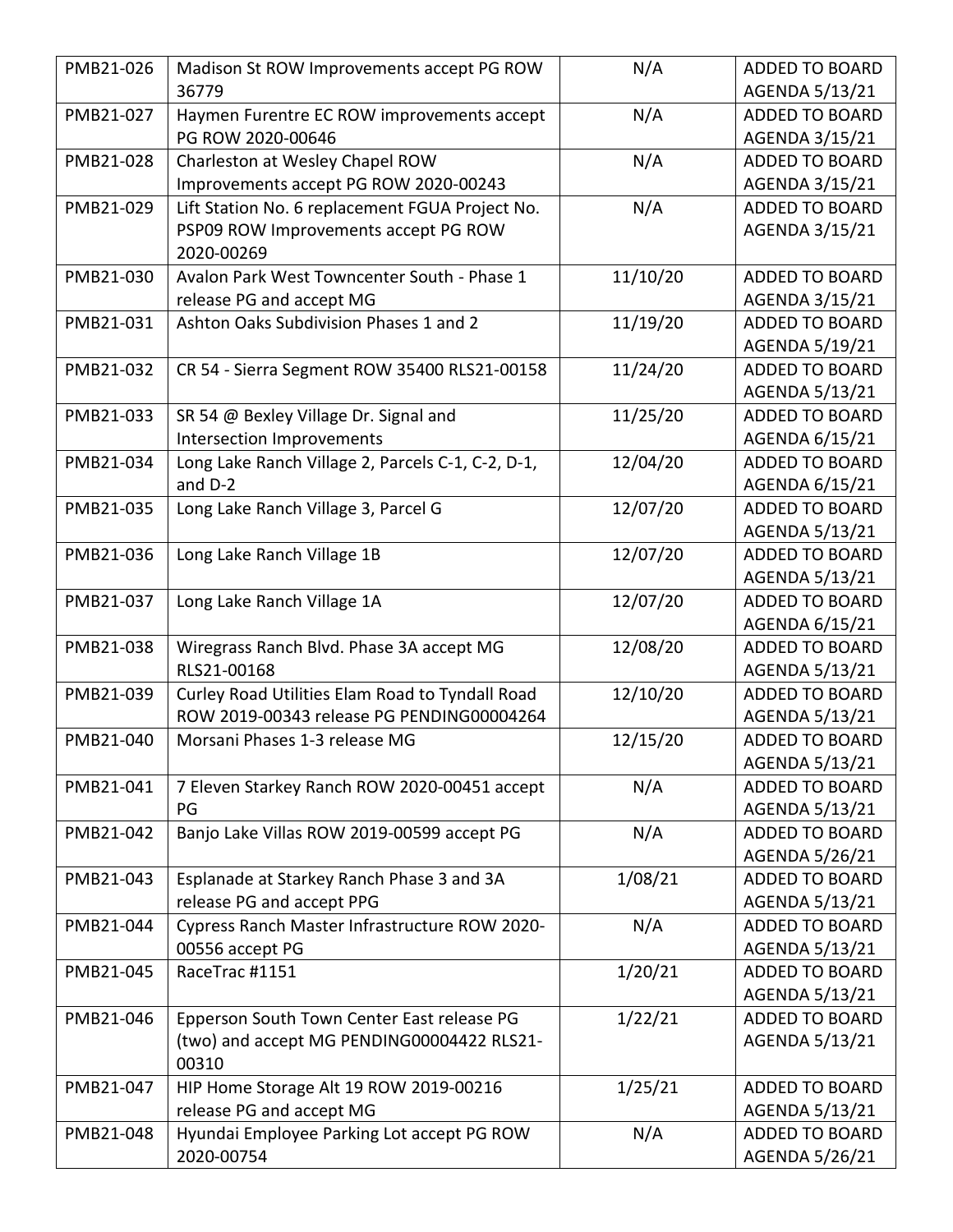| PMB21-049 | Pristine Lakes Preserves - ROW 36231 - release  | 1/25/21 | <b>ADDED TO BOARD</b> |
|-----------|-------------------------------------------------|---------|-----------------------|
|           | MG PENDING00004421 RLS21-00308                  |         | AGENDA 5/13/21        |
| PMB21-050 | Trinity Woods release PG PENDING00004497        | 1/28/21 | <b>ADDED TO BOARD</b> |
|           | RLS21-00380                                     |         | AGENDA 6/15/21        |
| PMB21-051 | Shadow Wood West Village West Expansion         | N/A     | <b>ADDED TO BOARD</b> |
|           | ROW 2020-00190 accept PG PENDING00004443        |         | AGENDA 5/13/21        |
|           | RLS21-00328                                     |         |                       |
| PMB21-052 | Lago Verde Mine replace Cash Bond with PG and   | N/A     | <b>SENT TO CLERK</b>  |
|           | Rider                                           |         | 9/15/21               |
| PMB21-053 | Bexley South Parcel 4 Phase 3A release PG and   | 2/22/21 | <b>ADDED TO BOARD</b> |
|           | accept MG                                       |         | AGENDA 5/21/21        |
| PMB21-054 | Mary Giella Crela Drive ROW 36904 - release MG  | N/A     | <b>ADDED TO BOARD</b> |
|           |                                                 |         | AGENDA 5/28/21        |
| PMB21-055 | Willow Square Livingston Road ROW 37423         | N/A     | <b>COMPLETE</b>       |
|           | accept PG (previously PMB19-109)                |         | 3/10/21               |
| PMB21-056 | Lexington Oaks Commons ROW 2019-00223           | N/A     | <b>ADDED TO BOARD</b> |
|           | accept PG                                       |         | AGENDA 6/15/21        |
| PMB21-057 | Wesbridge Phase 4 (Wells Road) release PG and   | 2/21/21 | <b>ADDED TO BOARD</b> |
|           | PPG (landscaping)                               |         | AGENDA 5/26/21        |
| PMB21-058 | <b>Curley Road Segment C ROW Improvements</b>   | N/A     | <b>ADDED TO BOARD</b> |
|           | ROW 2019-00612 accept PG                        |         | AGENDA 5/26/21        |
| PMB21-059 | Union Park Phases 8B and 8C release PG and      | 3/10/21 | <b>ADDED TO BOARD</b> |
|           | accept MG                                       |         | AGENDA 5/26/21        |
| PMB21-060 | Hidden Creek Phases 1 and 2 Eiland Blvd. ROW    | 3/18/21 | <b>ADDED TO BOARD</b> |
|           | 2019-00016 release PG accept MG                 |         | AGENDA 5/21/21        |
| PMB21-061 | Bexley South Lot A Office Park release PG and   | 4/23/21 | <b>ADDED TO BOARD</b> |
|           | PPG Landscaping                                 |         | AGENDA 6/14/21        |
| PMB21-062 | Curley Road (CR577) Segment D ROW 2020-         | N/A     | <b>ADDED TO BOARD</b> |
|           | 00146 accept PG L.O.C.                          |         | AGENDA 7/14/21        |
| PMB21-063 | Bridge Haven Residential ROW 2020-00869         | N/A     | <b>ADDED TO BOARD</b> |
|           | accept PG                                       |         | AGENDA 5/21/21        |
| PMB21-064 | Lane Road Subdivision ROW Permit No. 37356      | N/A     | <b>ADDED TO BOARD</b> |
|           | accept PG                                       |         | AGENDA 7/14/21        |
| PMB21-065 | Michael Street ROW 2020-00293 accept PG         | N/A     | <b>ADDED TO BOARD</b> |
|           |                                                 |         | AGENDA 5/26/21        |
| PMB21-066 | Ozanam II Village release PG and accept MG      | 4/12/21 | <b>ADDED TO BOARD</b> |
|           | ROW 2019-00437                                  |         | AGENDA 5/21/21        |
| PMB21-067 | CR 54 ROW Improvements (Median                  | 4/13/21 | <b>ADDED TO BOARD</b> |
|           | Modification) release MG                        |         | AGENDA 5/26/21        |
| PMB21-069 | Maven Parc Old Pasco Road turn lanes ROW        | N/A     | <b>ADDED TO BOARD</b> |
|           | 2021-00018 accept PG                            |         | AGENDA 5/26/21        |
| PMB21-070 | Old Pasco Road Townhome ROW 2020- accept        | N/A     | CAO 5/20/21           |
|           | PG                                              |         |                       |
| PMB21-071 | Oakley Blvd. & Pink Flamingo Lane- Oakley Place | N/A     | <b>ADDED TO BOARD</b> |
|           | ROW 2020-00317 accept PG                        |         | AGENDA 6/15/21        |
| PMB21-072 | Tower Road 1st Extension Ballantrae Blvd. to    | N/A     | <b>ADDED TO BOARD</b> |
|           | Sunlake Blvd. accept MG                         |         | AGENDA 7/2/21         |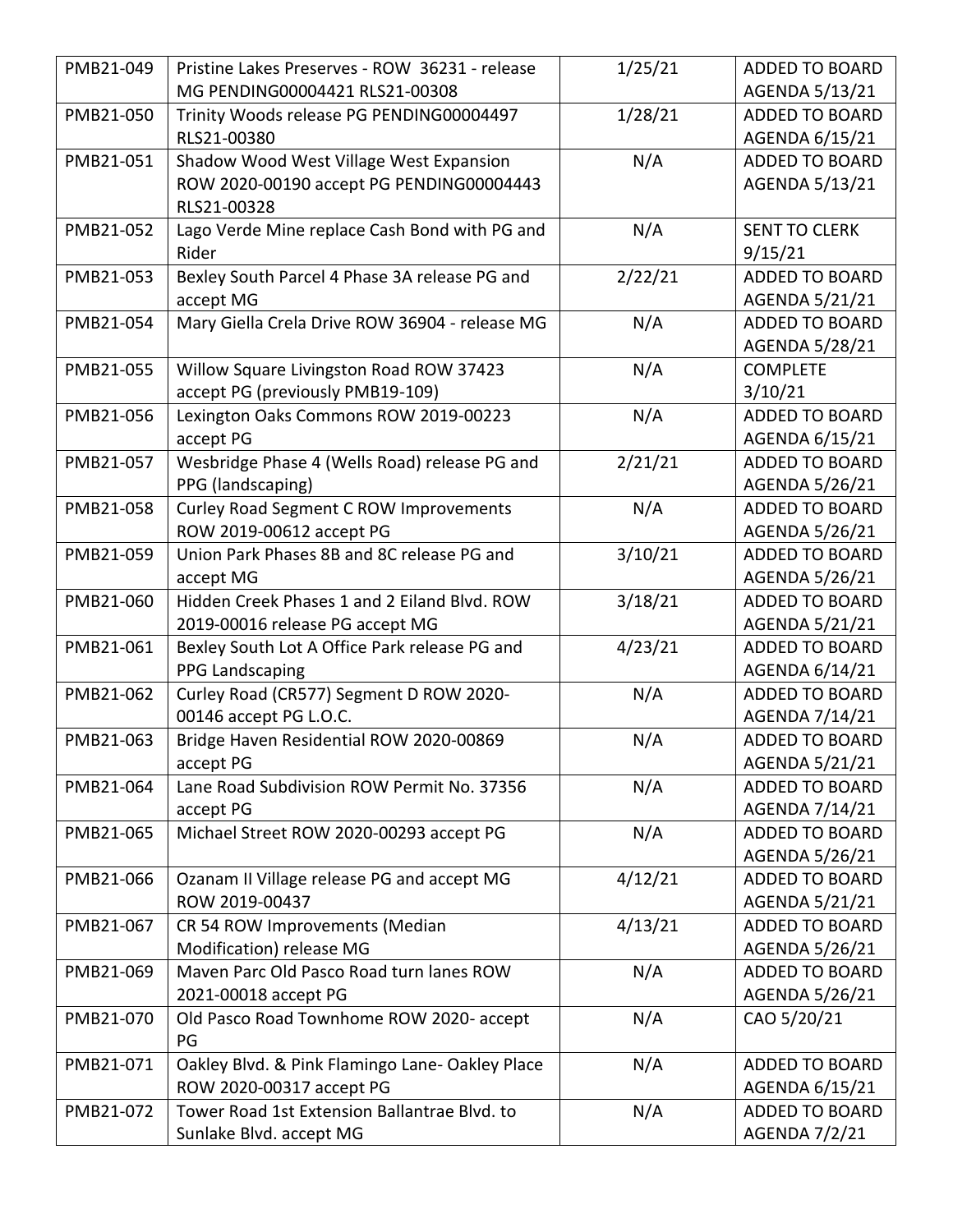| PMB21-073 | High Ridge Center ROW 2020-00069 accept MG      | N/A      | CAO 5/20/21           |
|-----------|-------------------------------------------------|----------|-----------------------|
|           | Cash Bond and Agreement                         |          |                       |
| PMB21-074 | Connerton Commerce Park 2A-1, 2A-2, & 2B        | 4/19/21  | <b>ADDED TO BOARD</b> |
|           | release MG accept streets.                      |          | AGENDA 6/15/21        |
| PMB21-075 | Kiddie Academy at Wiregrass ROW 36559 release   | 4/19/21  | <b>ADDED TO BOARD</b> |
|           | PG and accept MG                                |          | AGENDA 6/15/21        |
| PMB21-076 | Wesbridge Phases 2 and 2A release PPG           | 12/08/21 | <b>ADDED TO BOARD</b> |
|           | (Landscaping)                                   |          | AGENDA 6/15/21        |
| PMB21-077 | Windermere Estates at Wiregrass Ranch Phase 2   | 4/21/21  | <b>ADDED TO BOARD</b> |
|           | release PPG                                     |          | AGENDA 6/15/21        |
| PMB21-078 | Summit View ROW 2021-00047 accept PG            | N/A      | <b>ADDED TO BOARD</b> |
|           |                                                 |          | <b>AGENDA 7/2/21</b>  |
| PMB21-079 | Bell Lake Road Subdivision for the Alpine Road  | N/A      | <b>ADDED TO BOARD</b> |
|           | ROW 2021-00016 accept PG                        |          | AGENDA 6/15/21        |
| PMB21-080 | Morris Bridge ROW 2021-00009 accept PG          | N/A      | <b>ADDED TO BOARD</b> |
|           |                                                 |          | AGENDA 6/15/21        |
| PMB21-081 | Pasadena Point Handcart-Atkins accept PG        | N/A      | <b>ADDED TO BOARD</b> |
|           |                                                 |          | AGENDA 7/14/21        |
| PMB21-082 | Professional Office Development - One Pasco     | N/A      | <b>ADDED TO BOARD</b> |
|           | Center release PG and accept MG                 |          | AGENDA 6/15/21        |
| PMB21-083 | Connerton Village Two Parcel 210 release MG,    | 4/26/21  | <b>ADDED TO BOARD</b> |
|           | accept Streets                                  |          | AGENDA 7/2/21         |
| PMB21-085 | Epperson North Village E ROW 37456 release PG   | 5/10/21  | <b>ADDED TO BOARD</b> |
|           | and accept MG                                   |          | AGENDA 7/14/21        |
| PMB21-087 | Cypress Preserve Phase 2B(1) and 2B(2) release  | 5/13/21  | <b>ADDED TO BOARD</b> |
|           | PPG Landscaping                                 |          | AGENDA 7/14/21        |
| PMB21-088 | Talavera Phase 2B release PG                    | 5/17/21  | <b>ADDED TO BOARD</b> |
|           |                                                 |          | AGENDA 7/14/21        |
| PMB21-089 | Talavera Phase 1C release PG                    | 5/17/21  | <b>ADDED TO BOARD</b> |
|           |                                                 |          | AGENDA 7/14/21        |
| PMB21-90  | South Branch Ranch- Altman Apartments ROW       | 5/18/21  | <b>ADDED TO BOARD</b> |
|           | 37255 release PG and accept MG                  |          | AGENDA 7/2/21         |
| PMB21-091 | Persimmon Park Phase 1 release PG and accept    | 5/18/21  | <b>ADDED TO BOARD</b> |
|           | MG                                              |          | AGENDA 7/14/21        |
| PMB21-092 | Woodside Trace accept MG                        | 5/21/21  | <b>ADDED TO BOARD</b> |
|           |                                                 |          | AGENDA 7/14/21        |
| PMB21-093 | Del Web Bexley Phase 3A release PPG and PPG     | 5/21/21  | <b>ADDED TO BOARD</b> |
|           | Landscaping                                     |          | AGENDA 7/14/21        |
| PMB21-094 | Copperspring Phase 2 release PPG Landscaping    | 5/26/21  | <b>ADDED TO BOARD</b> |
|           |                                                 |          | AGENDA 7/14/21        |
| PMB21-095 | Wyndrush Townhomes release PG Landscaping       | 5/26/21  | <b>ADDED TO BOARD</b> |
|           | still outstanding                               |          | AGENDA 7/14/21        |
| PMB21-096 | Avalon Park West North Phase 1A and 1B accept   | N/A      | <b>ADDED TO BOARD</b> |
|           | <b>Performance Reduction Rider</b>              |          | AGENDA 8/11/21        |
| PMB21-097 | Ashberry Village Phase 1 release PG and PPG and | 6/10/21  | <b>ADDED TO BOARD</b> |
|           | accept MG                                       |          | AGENDA 8/2/21         |
| PMB21-098 | Parcel A & C Master Drainage & Roadway Design   | N/A      | <b>ADDED TO BOARD</b> |
|           | accept PG                                       |          | AGENDA 7/27/21        |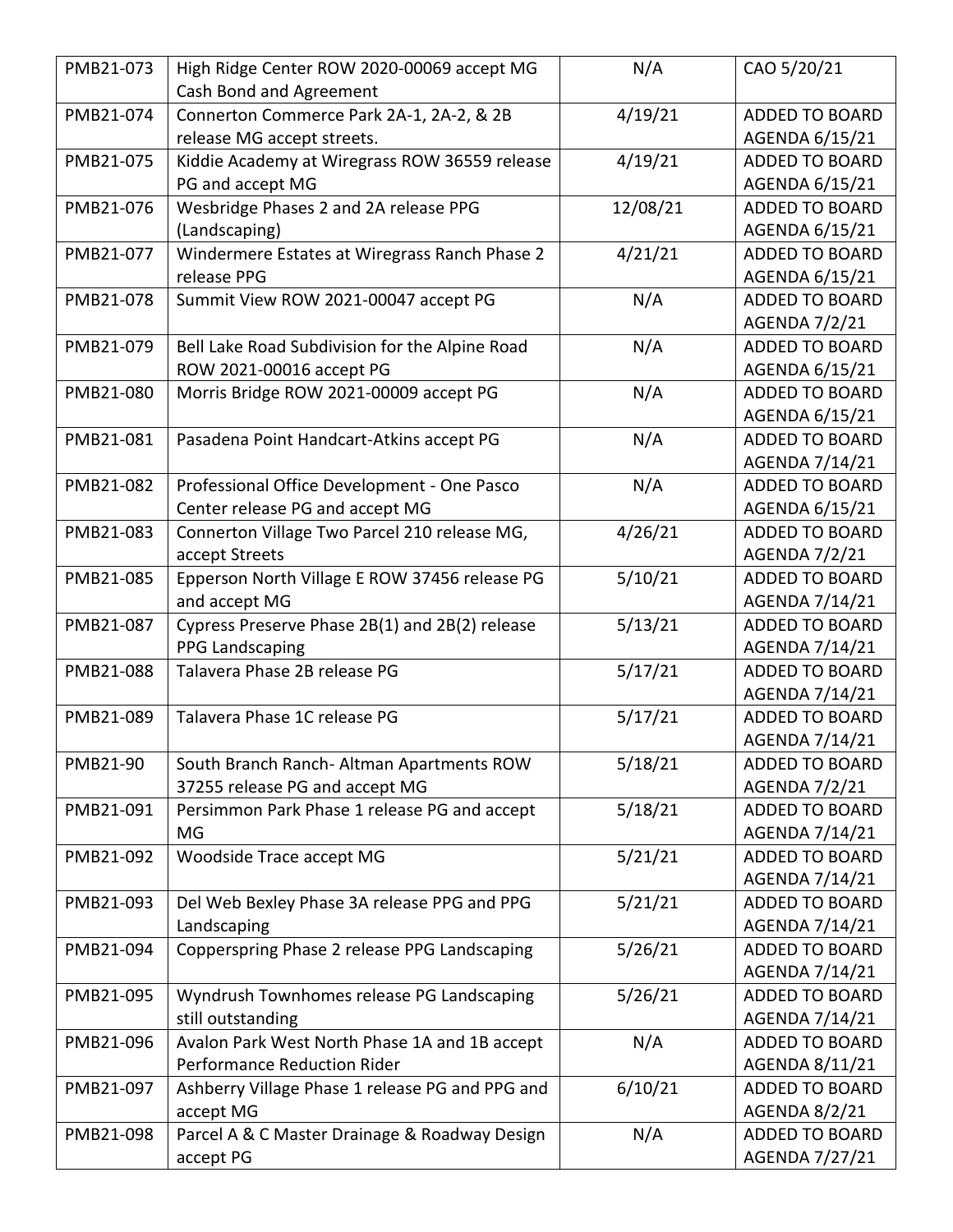| PMB21-099 | Asturia Phase 3 release PG                       | 6/11/21 | <b>ADDED TO BOARD</b> |
|-----------|--------------------------------------------------|---------|-----------------------|
|           |                                                  |         | AGENDA 7/27/21        |
| PMB21-100 | Hidden Creek Phase 1 and 2 release PG and        | 6/16/21 | <b>ADDED TO BOARD</b> |
|           | accept MG                                        |         | AGENDA 8/11/21        |
| PMB21-101 | Clinton Corner Subdivision ROW 2020-00737        | N/A     | <b>ADDED TO BOARD</b> |
|           | accept PG                                        |         | AGENDA 8/2/21         |
| PMB21-102 | Meadow Point Blvd. Kbar Ranch Transportation     | N/A     | <b>ADDED TO BOARD</b> |
|           | Improvements E-2 ROW 2021-00045 accept PG        |         | AGENDA 8/2/21         |
| PMB21-103 | Willow Square Townhomes release PG               | 6/25/21 | <b>ADDED TO BOARD</b> |
|           |                                                  |         | AGENDA 7/27/21        |
| PMB21-104 | Zephyr Place release PG                          | 6/25/21 | <b>ADDED TO BOARD</b> |
|           |                                                  |         | AGENDA 7/27/21        |
| PMB21-105 | Legends Pointe Phase 1 ROW 2019-00572            | 6/29/21 | <b>ADDED TO BOARD</b> |
|           | release PG and accept MG                         |         | AGENDA 8/2/21         |
| PMB21-107 | Windermere Estates at Wiregrass Ranch Phase 1    | 6/29/21 | <b>ADDED TO BOARD</b> |
|           | and Mass Grading release PG                      |         | AGENDA 8/2/21         |
| PMB21-108 | Harley Davidson of Wesley Chapel accept PG       | N/A     | <b>ADDED TO BOARD</b> |
|           | L.O.C.                                           |         | AGENDA 8/2/21         |
| PMB21-109 | Legends Pointe Phase 1 release PG and accept     | 7/8/21  | <b>ADDED TO BOARD</b> |
|           | MG                                               |         | AGENDA 8/20/21        |
| PMB21-110 | Bell Lake Road ROW 2021-00246 accept PG          |         | <b>ADDED TO BOARD</b> |
|           |                                                  |         | AGENDA 8/11/21        |
| PMB21-111 | Zephyr Lakes Wire Road-Kossik Road ROW 37216     | 7/22/21 | <b>ADDED TO BOARD</b> |
|           | release PG and accept MG                         |         | AGENDA 8/20/21        |
| PMB21-112 | Wyndrush Townhomes release PG Landscaping        | 7/22/21 | CAO-8/2/21            |
| PMB21-113 | Learning Lodge Academy ROW 2021-00418            | N/A     | <b>ADDED TO BOARD</b> |
|           | accept PG                                        |         | AGENDA 8/31/21        |
| PMB21-114 | Bristol Meadows (FGA Legency Hills) release PG   | 8/9/21  | <b>ADDED TO BOARD</b> |
|           | and accept MG                                    |         | AGENDA 9/21/21        |
| PMB21-115 | Epperson Ranch South Phase 1C-1 release PG       | 8/9/21  | <b>ADDED TO BOARD</b> |
|           |                                                  |         | AGENDA 8/31/21        |
| PMB21-116 | Mitchell 54 West Phase 2 Residential             | 8/13/21 | <b>ADDED TO BOARD</b> |
|           |                                                  |         | AGENDA 9/21/21        |
| PMB21-117 | Circle K # 7575- US 41 & Roaches Run ROW 2020-   | 8/16/21 | <b>ADDED TO BOARD</b> |
|           | 00363 release PG No MG required                  |         | AGENDA 9/21/21        |
| PMB21-119 | The Market at Mirada release PG and accept MG    | 8/17/21 | CAO 9/10/21           |
|           | ROW 2020-00498                                   |         |                       |
| PMB21-120 | The Market at Mirada release PG and accept MG    | 8/17/21 | CAO 9/20/21           |
|           | Row 2020-00499                                   |         |                       |
| PMB21-121 | Starkey Ranch Parcels 8 & 9 Phase 1 release PG   | 8/17/21 | CAO 9/20/21           |
|           | and accept PPG (pavement)                        |         |                       |
| PMB21-122 | Cypress Preserve Phase 3B 2B(3) & 2 B(4) release | 8/17/21 | CAO 9/20/21           |
|           | PG and accept MG                                 |         |                       |
| PMB21-123 | Hay Road Townhomes Entrance on Wesley            | 8/24/21 | ACA 9/20/21           |
|           | Chapel Blvd. (CR54) release PG and accept MG     |         |                       |
| PMB21-124 | Starkey Ranch Village 1, Phase 3 release MG,     | 7/20/21 | ACA 9/20/21           |
|           | accept streets                                   |         |                       |